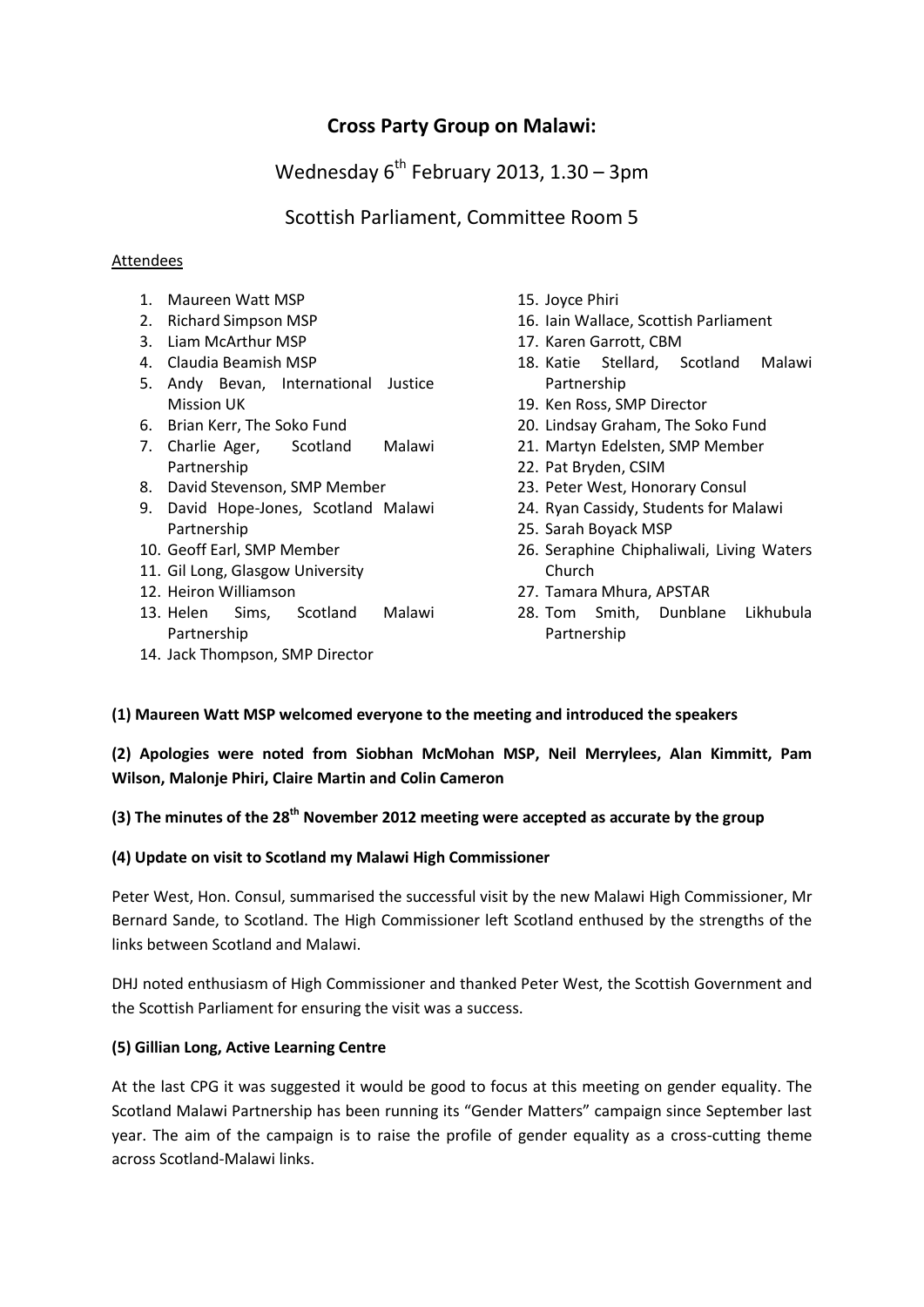Maureen Watt MSP introduced the first speaker, Gillian Long.

Gillian works with The Active Learning Centre and explained that it aims to promote build democratic participation and implement human rights through research and education with civil organisations, their members and elected representatives. One ALC project in Malawi has established Rights Advice Centres (RACs) in Dedza and Mangochi and 16 outreach services extending to the rural areas. The focus of the centres is on delivery of information and advice on social, economic civic rights which are key for women: issues of divorce, child maintenance, domestic violence and inheritance of property. Seventy per cent of the users of the RACS are women but the aim is also to help and empower other vulnerable groups including the elderly, the young, people with disabilities and people living with HIV/AIDS. GL described the key principles of the RACs as free, confidential, impartial, independent and empowering.

GL highlighted the RAC's efforts to work with traditional justice systems in Malawi (i.e. village chiefs) in order to build local ownership. Chiefs are given knowledge of statute to ensure fair justice. The aim is not to override the traditional system, but to inform and empower it.

The RACs and their outreach services are staffed by more 125 volunteer paralegal. On average the RACs are dealing with 250 cases per month. The new Legal Aid Act in Malawi extends legal aid to civil matters and recognizes that civil society and paralegals will be needed to supplement the work of the Legal Aid Bureau – currently there is only one qualified lawyer for every 37,500 people.

#### **(6) Lindsay Graham, The Soko Fund**

Lindsay Graham is a director of The Soko Fund which supports women to gain access to higher education in Malawi. The Soko Fund was established in 2003, and has supported nearly 65 women to complete their degrees and continue onto employment. It works with 3 universities across Malawi and is currently supporting 18 women (a figure that it hopes to double). LG explained that the focus of Soko Fund is women studying vocational subjects (education, medicine, nutrition, law). LG highlighted the demand for professionals in these areas in Malawi – there are just 0.019 doctors to every 1000 people in Malawi, compared to 2.3 per 1000 in UK. It costs \$550 per year to support a student with the scholarship covering tuition fees, accommodation and a modest living allowance mostly used for internet access. Students must attain a qualifying grade to receive their sponsorship.

LG explained why the SF focuses on higher education: infrastructure needs qualified professionals. The SF works through existing structures and universities in Malawi. It is thought that training students in the country means that they are more likely to stay and work in the country, helping development. The SF focuses on woman as it aims to reach the most disadvantaged. Additionally it is thought that by educating women it improves the lives of their families too and improves family health.

SF aims to enable Malawi's development through improving infrastructure, in addition to individual development and situation.

#### **(7) Questions, answers and discussions with Gillian Long and Lindsay Graham**

It was noted that people from other regions in Malawi, such as the North, could benefit from expansion of the legal resource centres. GL agreed and explained the RACs are currently at pilot